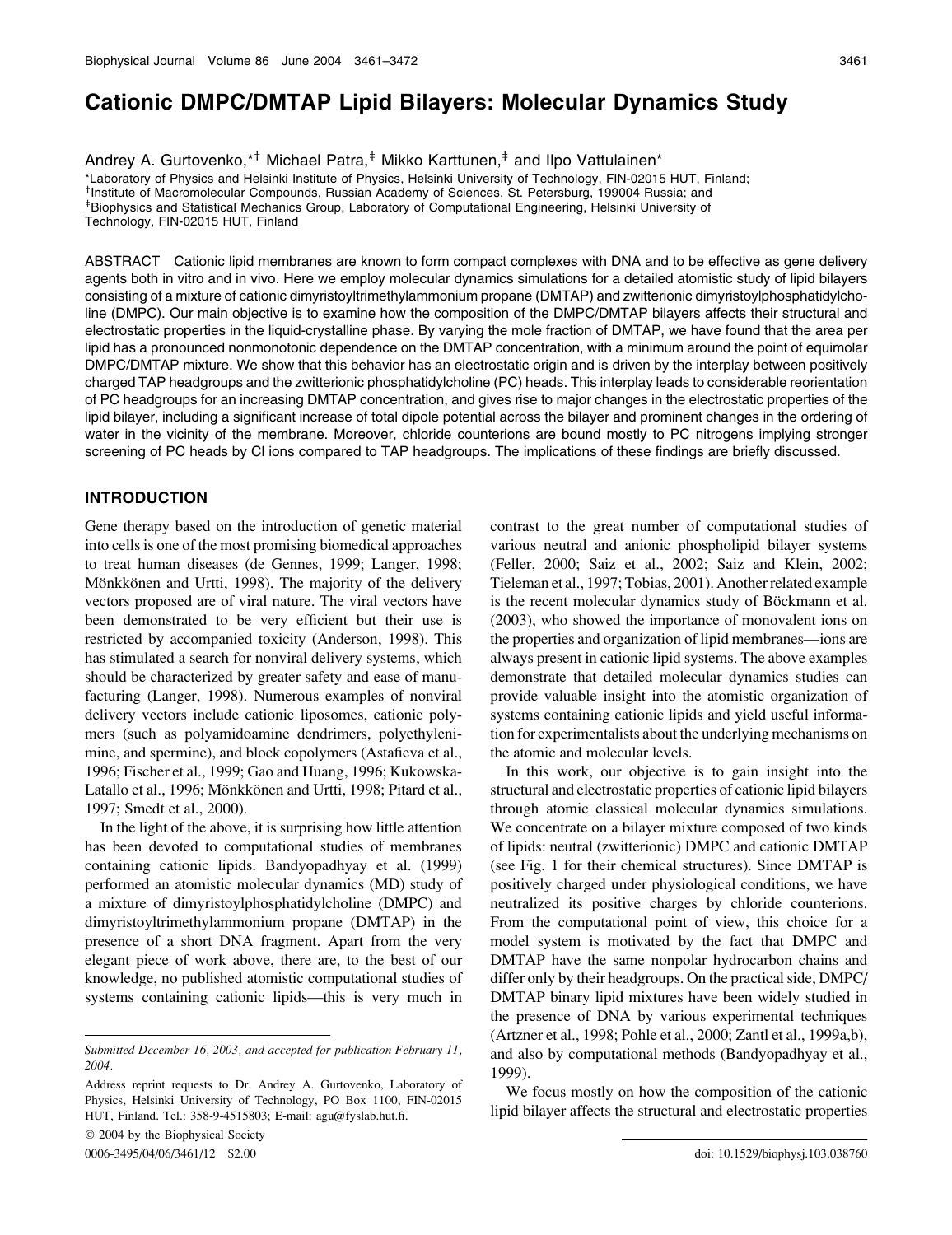

FIGURE 1 Chemical structures of the two lipids considered in this work: a zwitterionic dimyristoylphosphatidylcholine (DMPC) and a cationic dimyristoyltrimethylammonium propane (DMTAP).

of these lipid bilayer systems. To this end, we consider mixtures of DMPC and DMTAP with various different mole fractions of the cationic DMTAP component under conditions corresponding to the liquid-crystalline phase. We find that DMTAP plays a prominent role leading to considerable changes compared to the pure DMPC bilayer. As discussed in this study, this is characterized by the strong interplay between electrostatics and structural changes in the vicinity of the membrane-water interface. In particular, we find that DMTAP gives rise to a nonmonotonic dependence of the average area per lipid on the DMTAP concentration, substantial changes in the electrostatic profile of the membrane, and significant reorientation of P-N dipole vectors in DMPC headgroups. The spatial rearrangement of P-N dipoles is particularly interesting as it likely plays a significant role in the stability of DNA-membrane complexes.

## **SYSTEM**

#### Model and simulation details

We have performed atomistic simulations of fully hydrated lipid bilayers consisting of a mixture of cationic DMTAP and zwitterionic DMPC lipids. In all simulations, the total number of lipid molecules was fixed to 128, and the number of water molecules ranged from 3527 (pure DMTAP) to 3655 (pure DMPC).

Force field parameters for the lipids were taken from the recent united atom force field (Berger et al., 1997). This force field has been previously validated (Lindahl and Edholm, 2000; Tieleman and Berendsen, 1996) and is essentially based on the GROMOS force field for lipid headgroups, the Ryckaert-Bellemans potential (Ryckaert and Bellemans, 1975, 1978) for hydrocarbon chains, and the OPLS parameters (Jorgensen and Tirado-Rives, 1988) for the Lennard-Jones interactions between united  $CH<sub>n</sub>$  groups of acyl chains reparameterized for long hydrocarbon chains to reproduce experimentally observed values of volume per lipid (Nagle and Wiener, 1988). The parameters for this force field are available online at http://moose. bio.ucalgary.ca/Downloads/files/lipid.itp. Water was modeled using the SPC water model (Berendsen et al., 1981). The unit positive charge carried by each DMTAP molecule is compensated by the introduction of the corresponding number of explicit  $Cl^-$  counterions. Although being aware of the effects of different models for chloride (Patra and Karttunen, 2004), we decided to use the default set of chloride parameters supplied within the GROMACS force field (Berendsen et al., 1995; Lindahl et al., 2001).

Following the original parameterization (Berger et al., 1997), the Lennard-Jones interactions were cut off at 1 nm without shift or switch function. Since long-range electrostatic interactions are essential in this study, and since truncation of these interactions has been shown to lead to artifacts in simulations of phospholipid bilayers (Anézo et al., 2003; Patra et al., 2003; Tobias, 2001, and references therein), we employ the particlemesh Ewald method (Darden et al., 1993). The long-range contribution to the electrostatics is updated every 10th time step.

The simulations were performed in the NPT ensemble. The temperature was kept constant using a Berendsen thermostat (Berendsen et al., 1984) with a coupling time constant of 0.1 ps. Lipid molecules and water (including counterions) were separately coupled to a heat bath. Pressure was controlled by a Berendsen barostat (Berendsen et al., 1984) with a coupling time constant of 1.0 ps. Pressure coupling was applied semiisotropically: The extension of the simulation box in the z direction (i.e., in the direction of the bilayer normal) and the cross-sectional area of the box in the  $x$ -y plane were allowed to vary independently of each other. Periodic boundary conditions were applied in all three dimensions.

We considered 11 DMPC/DMTAP mixtures ranging from pure DMPC to pure DMTAP. The molar fractions of the cationic DMTAP,  $\chi_{\text{TAP}}$ , were taken to be 0.0, 0.06, 0.16, 0.25, 0.31, 0.39, 0.50, 0.63, 0.75, 0.89, and 1.0.

The hydration level used was essentially constant for all mixtures, ranging from 28.5 (pure DMPC bilayer) to 27.5 (pure DMTAP bilayer) water molecules per lipid. For comparison, Mashl et al. (2001) found recently that each headgroup in a pure dioleoylphosphatidylcholine bilayer can accommodate  $\sim$ 12 water molecules. Thus, we are confident that our DMPC bilayer is fully hydrated. As far as lipid bilayer mixtures are concerned, we excluded possible artifacts due to hydration (caused, e.g., by the binding of water molecules by Cl ions) by additional simulations with excess water: For DMTAP concentrations of 0.06, 0.50, and 0.75, we increased the number of water molecules by 50%. During multi-nanosecond simulations  $(\sim 20 \text{ ns})$  we did not observe noticeable deviations in the structural properties discussed in this work (such as, e.g., the area per molecule).

The main transition temperature of a pure DMPC bilayer is  $T_m = 24^{\circ}$ C (Cevc and Marsh, 1987). For DMPC/DMTAP binary mixtures, it has been found (Zantl et al., 1999b) that the main transition temperature changes nonmonotonically with the mole fraction of DMTAP, demonstrating a maximum of  $\sim$ 37°C at  $\chi_{\text{TAP}} \simeq 0.45$ . All our simulations were done at a temperature of  $50^{\circ}$ C, such that the bilayers are in the liquid-crystalline phase.

All bond lengths of the lipid molecules were constrained to their equilibrium values using the LINCS algorithm (Hess et al., 1997) whereas the SETTLE algorithm (Miyamoto and Kollman, 1992) was used for water molecules. The time step in all simulations was set to 2 fs. All simulations were performed using the GROMACS package (Berendsen et al., 1995; Lindahl et al., 2001). The combined simulated time of all simulations amounts to 250 ns. Each simulation was run in parallel over four processors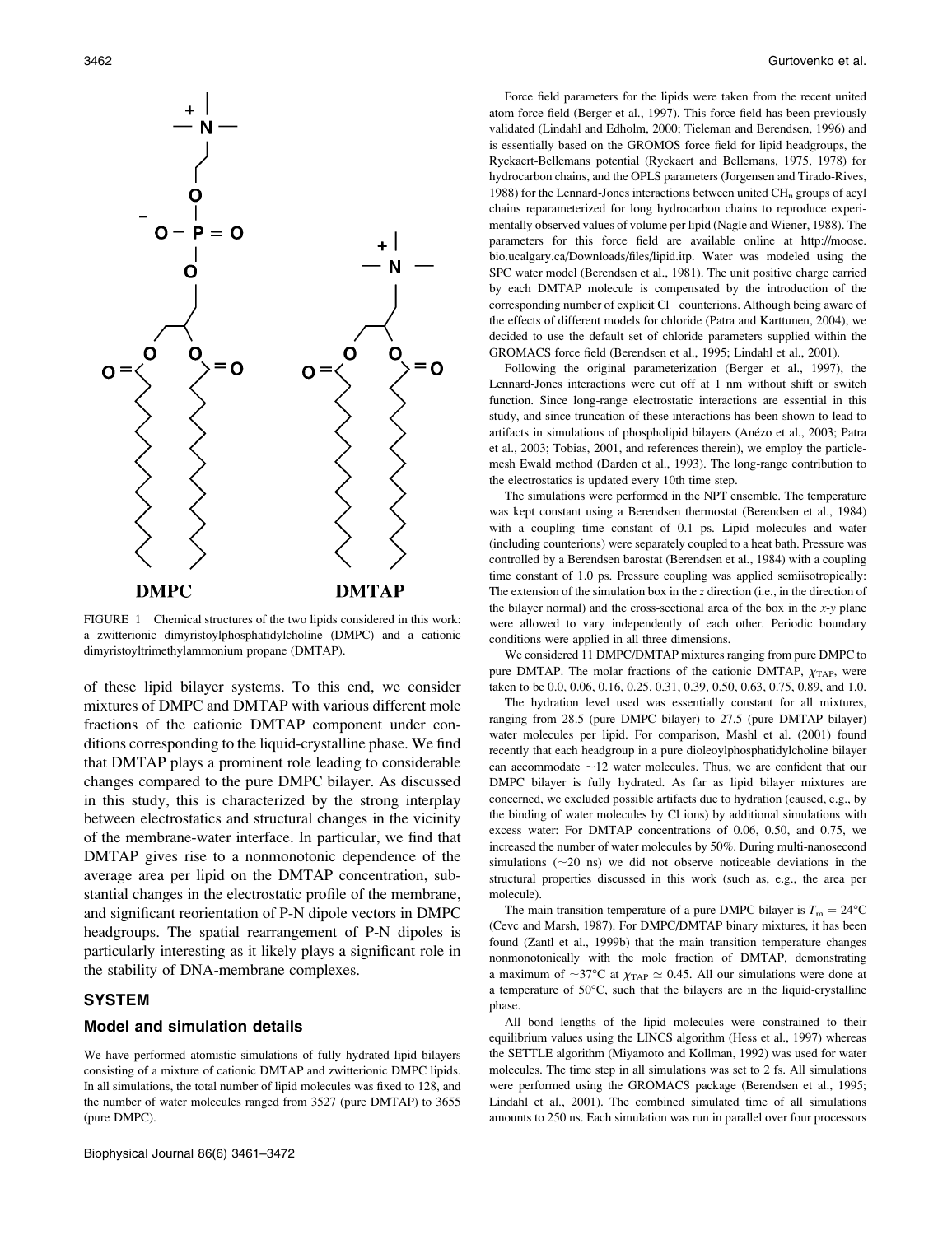on an IBM eServer Cluster 1600 system. In total, the simulations took  $\sim$ 20,000 h of CPU time.

#### Simulation setup

Mixtures of DMPC and DMTAP were prepared and equilibrated in several steps as follows:

- 1. We used the equilibrated dipalmitoylphosphatidylcholine (DPPC) bilayer structure of Patra et al. (2003) as our initial configuration. The structure is available electronically at http://www.softsimu.org/downloads.shtml.
- 2. DPPC and DMPC molecules differ only by length of their tail. Thus, we created a DMPC bilayer by shortening the DPPC acyl chains by two hydrocarbons. This procedure does not disturb the acyl chain region or the water-lipid interface.
- 3. The next step was to compress the DMPC bilayer to eliminate the gap between leaflets created in the previous step. For this purpose a preequilibration run for 1 ns in the NPT ensemble was performed. After this, the gap between leaflets had disappeared, and the obtained DMPC bilayer structure was used as initial configuration for all DMPC/ DMTAP mixtures described in the following.
- 4. The chemical structures of DMPC and DMTAP differ only by their headgroups (see Fig. 1). With that in mind, the following procedure was used to prepare mixtures. For each DMTAP concentration, the corresponding number of randomly chosen PC headgroups in a pure DMPC bilayer were converted to TAP headgroups (Bandyopadhyay et al., 1999). To neutralize the unit charges in DMTAP headgroups, randomly chosen water molecules were replaced by chloride ions while ensuring a minimum separation of 0.5 nm between ions. To retain symmetry between the two leaflets, each of them contains the same number of cationic DMTAP.
- 5. Since TAP headgroups occupy a smaller volume than those of DMPCs, a short 10 ps run in the NVT ensemble was performed to let the water molecules adjust at the lipid-water interface. This step completes preequilibration.
- 6. The actual equilibration runs were performed in the NPT ensemble. The needed equilibration times before actual production runs ranged from 10 ns to 20 ns depending on the DMTAP mole fraction. We concluded that equilibration was completed when the average area per lipid had become stable and fluctuated around its mean with a standard deviation not exceeding the standard deviation for a pure DMPC bilayer.

After equilibration, for each DMPC/DMTAP mixture, we performed a production run of 10 ns in the NPT ensemble to collect the data for analysis. Final structures of all DMPC/DMTAP mixtures are available online at http://www.softsimu.org/downloads.shtml.

#### RESULTS AND DISCUSSION

#### Area per lipid

The average area per lipid,  $\langle A \rangle$ , is one of the most fundamental characteristics of lipid bilayers (Nagle and Tristram-Nagle, 2000). Although being one of the rather few structural quantities that can be measured accurately from model membranes via experiments, it also plays a major role in a number of quantities, including the ordering of acyl chains and the dynamics of lipids in a bilayer. Further, from a computational point of view, it is highly useful as a means of monitoring the equilibration process.

Due to the lack of experimental data for the average area per lipid in binary DMPC/DMTAP bilayer mixtures, or in a pure DMTAP bilayer (apart from the low-temperature

phase (Lewis et al., 2001)), reproduction of the experimental data available for pure DMPC membranes is essential to validate our approach. To this end, let us first consider the temporal behavior of the area per lipid,  $A(t)$ , presented in Fig. 2. It shows that the obtained average area per lipid for a pure DMPC system has a value of  $\langle A \rangle = 0.656 \pm 0.008$  nm<sup>2</sup>. As for experimental data on the area per lipid, it is well known that the results can vary significantly (up to  $\sim 20\%$ ) depending on the method used (Nagle and Tristram-Nagle, 2000). In particular, for the DMPC bilayer at  $50^{\circ}$ C, values of 0.629 nm<sup>2</sup> (Nagle et al., 1996), 0.654 nm<sup>2</sup> (Petrache et al., 2000), and  $0.703 \text{ nm}^2$  (Costigan et al., 2000) have been reported. Therefore, our findings for a pure DMPC bilayer are in good agreement with the experimentally observed values, thereby validating our model in this respect. As for the pure DMTAP bilayer, Lewis et al. (2001) have been able to extract the area per lipid in the low-temperature phase, finding  $\langle A \rangle = 0.40$  nm<sup>2</sup> at 25°C. Studies of  $\langle A \rangle$  above the main transition temperature are lacking, however.

We find that the average area per lipid shows a nonmonotonic dependence on DMTAP mole fraction  $\chi_{\text{TAP}}$ , with a pronounced minimum roughly at  $\chi_{\text{TAP}} = 0.5$  (see Fig. 3). This behavior is not trivial, as modest amounts of the cationic DMTAP lead to a compression of the bilayer, whereas high concentrations lead to a major expansion of the membrane. More specifically we find that for  $0 <$  $\chi_{\text{TAP}} \lesssim 0.8$ , the average area per lipid is smaller than the



FIGURE 2 Time evolution of the area per lipid,  $A(t)$ , for different mixtures of DMPC and DMTAP. The low concentration results ( $\chi_{\text{TAP}} \leq$ 0.31) are shown on the top, and the high concentration regime ( $\chi_{TAP} \ge 0.63$ ) is illustrated at the bottom. For clarity's sake, the results at intermediate concentrations are not shown here.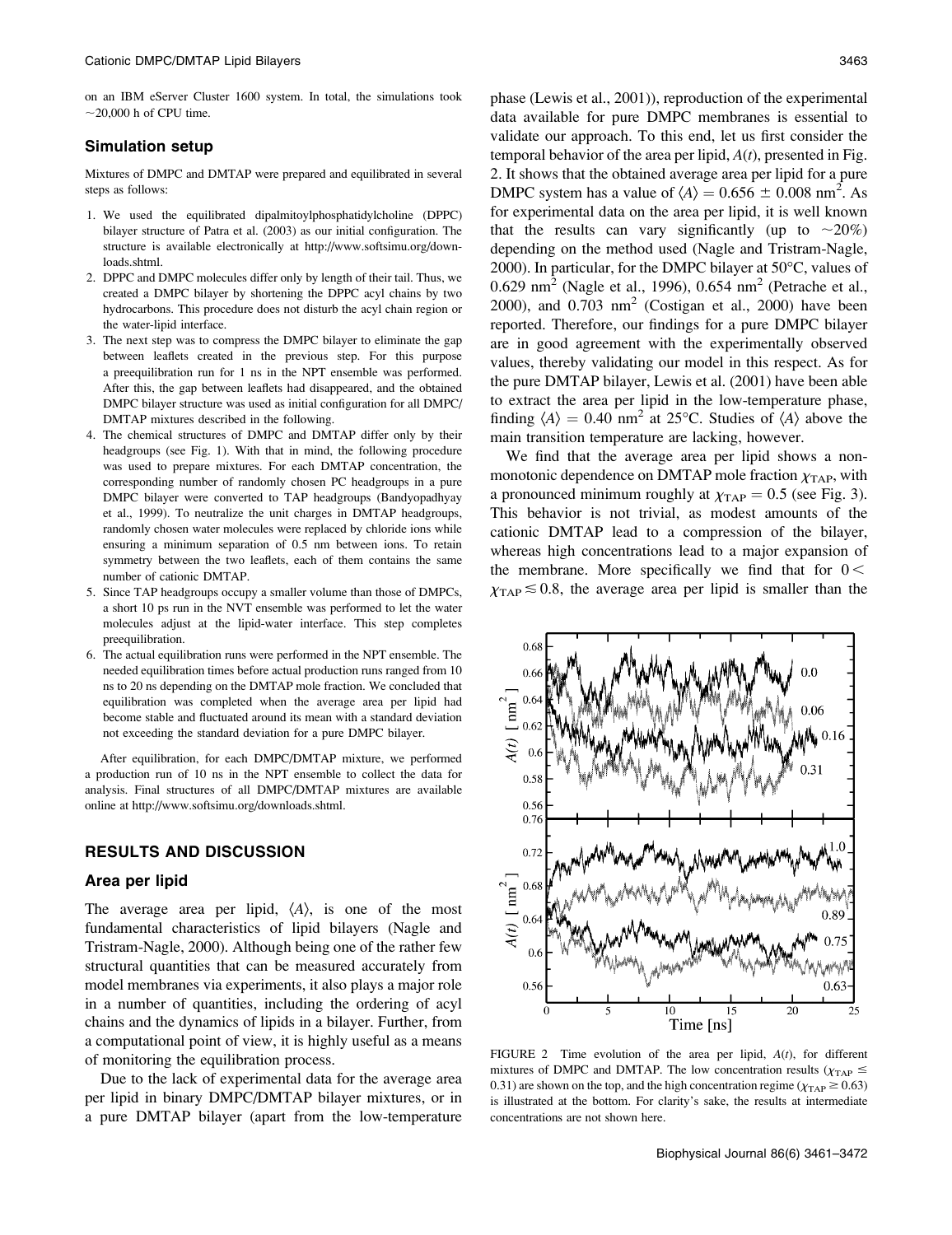

FIGURE 3 Average area per lipid  $\langle A \rangle$  as a function of the DMTAP mole fraction,  $\chi_{\text{TAP}}$ .

corresponding counterpart for any of the pure lipid systems. Such a behavior cannot be explained by steric interaction alone but most likely is rather of electrostatic origin.

Although no published experimental data exists (to the best of our knowledge) for the area per lipid of DMPC/ DMTAP bilayer mixtures, similar behavior has been observed in related systems. For example, Zantl et al. (1999b) considered DMPC/DMTAP monolayers using Langmuir-type film balance and found that, for pressures corresponding to the liquid-crystalline phase, the headgroup area decreased monotonically for small  $\chi_{\text{TAP}}$ , then had a minimum at about the equimolar ratio ( $\chi_{\text{TAP}} \approx 0.5$ ), and increased for larger DMTAP mole fractions. This is in accord with our observations.

Another related work concerns Langmuir balance studies of mixed monolayers of zwitterionic palmitoyloleoylphosphatidylcholine (POPC) and cationic 2,3-dimethoxy-1,4-bis (N-hexadecyl-N;N-dimethyl-ammonium)butane dibromide (SS-1) (Säily et al., 2001). Although SS-1 is dicationic, one can qualitatively compare this system to our DMPC/DMTAP mixture. For the POPC/SS-1 system, Säily et al. (2001) found that the average area per lipid has a nonmonotonic behavior with a minimum at  $\chi_{SS-1} \approx 0.38$ . They also found that this effect depends on the charge of the headgroup, and it disappeared when POPC (having a zwitterionic headgroup) was replaced by neutral dioleylglycerol.

Our results in Fig. 3 suggest local extrema in  $\langle A \rangle$  when  $\chi_{\text{TAP}}$  is between 0.16 and 0.5 (in addition to global minimum at  $\chi_{\text{TAP}} = 0.5$ . In addition to the above-mentioned POPC and SS-1 study (Säily et al., 2001), similar and even more dramatic effects have been observed for mixtures of POPC and sphingosine (Säily et al., 2003). The existence of critical concentrations in lipid membranes has also been theoretically postulated by Somerharju et al. (Somerharju et al., 1999; Virtanen et al., 1998). In this case, the local extrema for DMPC/DMTAP mixtures are within error bars, and therefore may be interpreted as fluctuations of  $\langle A \rangle$ . To study such features in more detail, one needs to decrease the

fluctuations in the average area per lipid by, e.g., increasing the system size (Lindahl and Edholm, 2000). This, however, is beyond the scope of this study.

Nevertheless, we decided to approach this issue from a different perspective. To determine the average area per lipid separately for the two different components, we used the Voronoi tessellation technique in two dimensions (Patra et al., 2003). In Voronoi tessellation, we first calculated the center of mass (CM) positions for the lipids and projected them onto the  $x-y$  plane. A point in the plane is then considered to belong to a particular Voronoi cell, if it is closer to the projected CM of the lipid molecule associated with that cell than to any other CM position. As there is no unique definition for the area per molecule in a multicomponent system, it is clear that the Voronoi results should be considered as suggestive rather than quantitative, providing insight mainly of the trends.

Fig. 4 demonstrates that the areas occupied by DMPC and DMTAP are distinctly different. For small  $\chi_{TAP}$ , the area per DMPC is considerably larger than that of DMTAP. For larger DMTAP mole fractions above  $\chi_{\text{TAP}} = 0.5$ , the situation is the opposite. This behavior is related to electrostatic effects and the ordering of acyl chains, and will be discussed in more detail in the next section. Here we only note that the fluctuations in  $\langle A \rangle$  (see Fig. 3) at  $0.1 \leq \chi_{TAP} \leq 0.5$  arise from fluctuations in the area occupied by DMTAP. Whether this is a true result due to, e.g., clustering of lipids in this region remains to be resolved.

#### Ordering of lipid acyl chains

Ordering of nonpolar hydrocarbon chains in lipid bilayers is typically characterized by the deuterium order parameter  $S_{CD}$ measured through <sup>2</sup>H NMR experiments. If  $\theta$  is the angle between a CD bond and the bilayer normal, the order parameter is defined as



FIGURE 4 Average area per lipid  $\langle A \rangle_V$  based on the Voronoi analysis in two dimensions. The results for DMPC and DMTAP are shown separately as a function of  $\chi_{\text{TAP}}$ .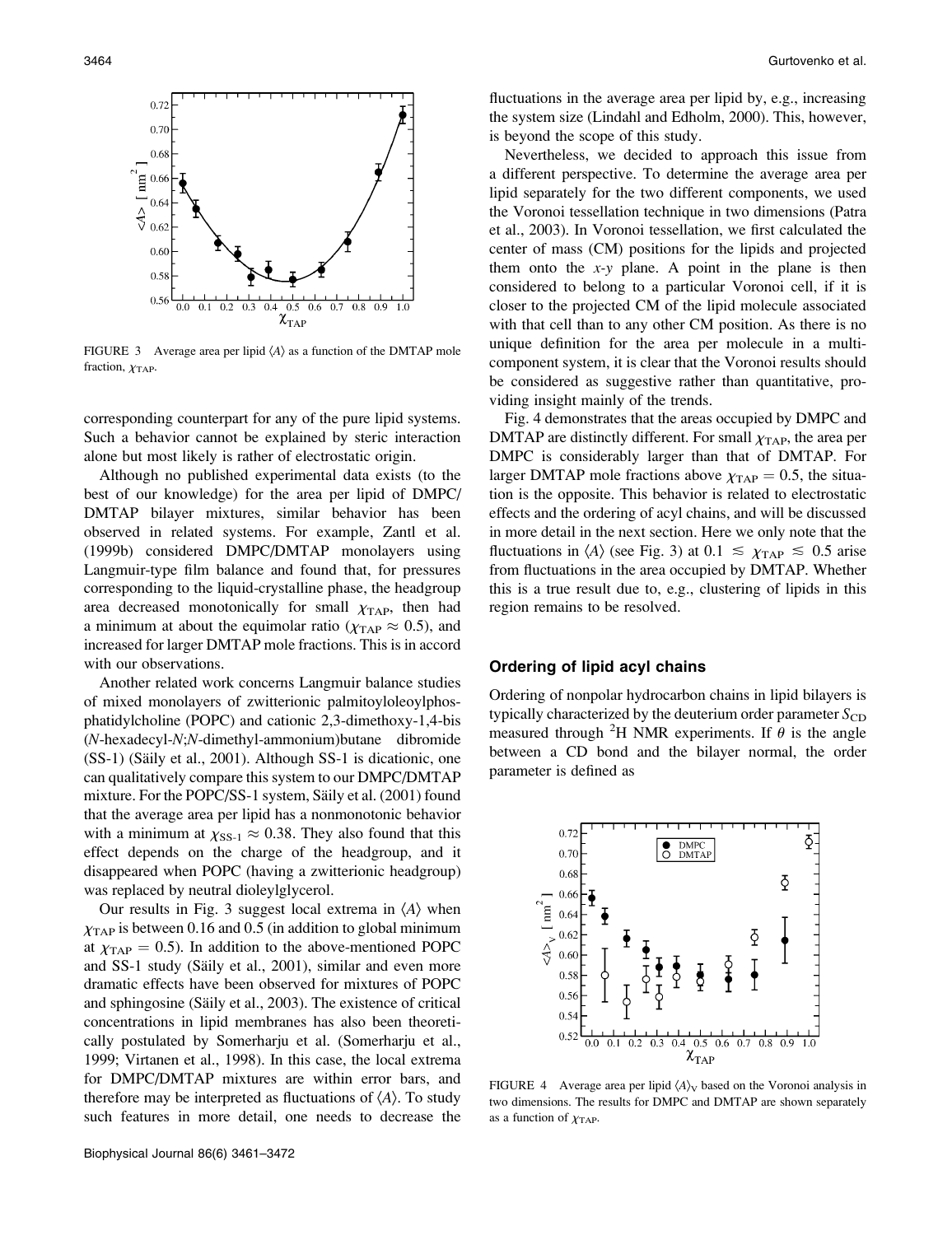$$
S_{\rm CD} = \frac{3}{2} \langle \cos^2 \theta \rangle - \frac{1}{2} \tag{1}
$$

separately for each hydrocarbon group. Since we employed a united atom force field, the positions of the deuterium atoms are not directly available but have to be reconstructed from the coordinates of three successive nonpolar hydrocarbons, assuming an ideal tetrahedral geometry of the central  $CH_2$  group (Chiu et al., 1995; Hofsäss et al., 2003). In practice, we calculated  $S_{CD}$  following the standard approach described elsewhere (Patra et al., 2003).

Fig. 5 shows  $|S_{CD}|$  averaged over the two similar atoms in the  $sn-1$  and  $sn-2$  chains, for both DMPC (top) and DMTAP (bottom) at different DMTAP concentrations. For the pure DMPC bilayer, we find  $|S_{CD}| \approx 0.18$  close to the glycerol group of the molecule, in good agreement with recent experiments (Petrache et al., 2000) and molecular dynamics simulation studies (Róg and Pasenkiewicz-Gierula, 2001; Smondyrev and Berkowitz, 2001).

The order parameter profile for the first seven hydrocarbons (from C2 to C8) is a kind of plateau, and the average value of  $S_{CD}$  in this region, denoted by  $S_{ave}$ , is shown in Fig. 6. As expected, the results closely follow the change in the average area per lipid, i.e., a compression of the membrane is accompanied by enhanced ordering of nonpolar acyl chains. Results of similar nature have been observed, e.g., in bilayer mixtures of glycerophospholipids and cholesterol, where cholesterol both reduces the average area per molecule and enhances the ordering of lipid acyl chains (Hofsäss et al., 2003).

For pure DMPC, the plateau value  $S_{\text{ave}}$  equals 0.181  $\pm$ 0.009, which is in very good agreement with the experimentally measured value of 0.184 (Petrache et al., 2000). For



FIGURE 5 Deuterium order parameter  $|S_{CD}|$  averaged over sn-1 and sn-2 chains for DMPC (top) and for DMTAP (bottom) as a function of DMTAP mole fraction. Small carbon atom numbers correspond to those close to the headgroup.



FIGURE 6 Plateau order parameter  $S_{\text{ave}}$  calculated by averaging  $S_{\text{CD}}$  over C2–C8 hydrocarbons. Shown are  $S_{\text{ave}}$  for DMPC (solid lines with solid circles) and DMTAP (dashed lines with open circles).

a pure DMTAP bilayer, the plateau value of  $S_{CD}$  is considerably smaller, being  $\sim 0.147 \pm 0.011$ . Therefore, chains in a pure DMTAP bilayer are on average more disordered than in a DMPC system, in agreement with our findings for  $\langle A \rangle$ .

#### Orientation of phosphatidylcholine headgroups

Since the chemical structures of the acyl chains of DMPC and DMTAP are identical, it is obvious that the differences between their behavior are due to their headgroups. Since the headgroup of DMPC is zwitterionic (cf. Fig. 1), it possesses a dipole moment along the P-N vector. The electrostatic potential across a monolayer thus depends sensitively on the distribution of the angle  $\alpha$  between the P-N vector and the interfacial normal  $\vec{n}$  (where  $\vec{n}$  has been chosen to point away from the bilayer center along the z coordinate).

Fig. 7 shows the probability distribution function  $P(\alpha)$  for the angle in question. For a pure DMPC bilayer, we find the distribution to be wide, thus allowing the P-N vector to fluctuate substantially, pointing at times in the direction of



FIGURE 7 Results for the probability distribution function  $P(\alpha)$  versus the angle  $\alpha$  between the P-N vector (of DMPC headgroups) and the bilayer normal.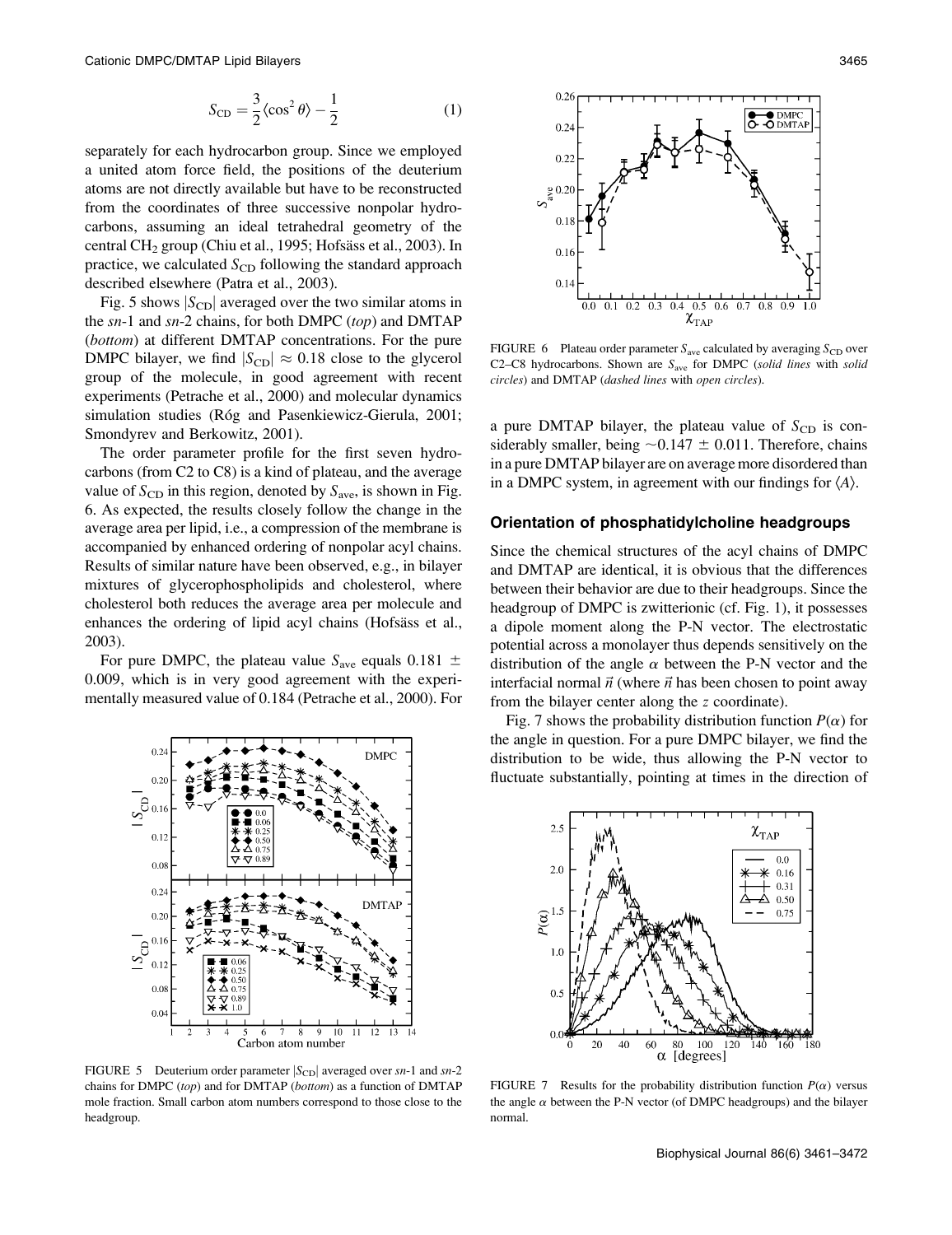the membrane normal as well as into the bilayer interior. The average angle found in this case is  $\sim (80 \pm 1)^{\circ}$  (see Fig. 8), i.e., the PC heads are on average almost parallel to the membrane surface. This is in agreement with experimental observations (Hauser et al., 1981; Scherer and Seelig, 1989) as well as with recent computer simulations (Gabdoulline et al., 1996; Pasenkiewicz-Gierula et al., 1999; Smondyrev and Berkowitz, 1999).

Fig. 7 further reveals the major role played by DMTAP. The addition of even a small amount of DMTAP leads to a pronounced reorientation of the P-N dipole vector. As  $\chi_{\text{TAP}}$ is increased, the profile of the distribution becomes considerably narrower and its maximum shifts to smaller angles. This trend continues up to the high-concentration limit  $\chi_{\text{TAP}}$  $\approx 0.75$ , beyond which the distribution is essentially similar with the case found for  $\chi_{\text{TAP}} = 0.75$ .

Results for the average angle  $\langle \alpha \rangle$  between the P-N vector and the membrane normal shown in Fig. 8 are consistent with this picture. On average, upon increasing  $\chi_{TAP}$ , PC headgroups become more and more vertically oriented. Also this has been observed in several experiments (Scherer and Seelig, 1989; Säily et al., 2003, 2001; Zantl et al., 1999b). Moreover, our findings are in fairly good agreement with an atomistic MD study of a complex composed of DNA and a mixture of DMPC and DMTAP (Bandyopadhyay et al., 1999), in which the average angle between the P-N dipole vector and the bilayer normal was found to be  $(50 \pm 8)^{\circ}$  at an almost equimolar mixture of DMPC and DMTAP. In this case without DNA, we found  $\langle \alpha \rangle = (42 \pm 2)^{\circ}$  at  $\chi_{\text{TAP}} = 0.5$ .

Perhaps surprisingly, the correlation between the average area per lipid (Fig. 3) and the reorientation of the P-N dipole is not complete. As Fig. 8 shows, the reorientation extends by and large linearly up to  $\chi_{\text{TAP}} = 0.75$ , whereas the membrane compression completes at  $\chi_{\rm TAP}$   $\approx$  0.5. This contradicts the conclusions of Säily et al. (2001), who studied POPC/



FIGURE 8 The average angle  $\langle \alpha \rangle$  between the P-N vector of DMPC and the bilayer normal, shown as a function of DMTAP mole fraction.  $(\bullet)$ Results averaged over all DMPC molecules in a given system.  $(O)$  Results averaged over only those DMPC molecules that are beside DMTAP. See text for details.

Biophysical Journal 86(6) 3461–3472

SS-1 cationic lipid mixtures using the Langmuir balance technique and suggested that the maximal average angle between the P-N dipole vector and membrane surface is achieved at the cationic lipid concentration that corresponds to the point where the membrane compression ends.

A closer inspection of Figs. 3 and 8 shows that the observed reduction of the average area per molecule is likely related to the reorientation of PC dipoles, and this in turn is related to the role of electrostatic interactions between DMPC and DMTAP headgroups. To bridge the two issues, we propose the following schematic scenario. At small  $\chi_{\text{TAP}}$ where the DMTAP molecules are far apart and their mutual interaction is rather weak, we essentially suggest that the role of DMTAP is to reorient the headgroups of those DMPC molecules that are beside a DMTAP molecule. This favors more dense packing at small  $\chi_{\text{TAP}}$ , leading to a reduction in  $\langle A \rangle$ , and consequently to a minimum in the area per molecule at intermediate concentrations because for large  $\chi_{\text{TAP}}$  the repulsive electrostatic interactions between TAP headgroups enforce  $\langle A \rangle$  to be expanded.

To validate this scenario, we complemented our results in Fig. 7 by calculating the probability distribution function  $P(\alpha)$  for those DMPC molecules that are nearest neighbors to DMTAP. As a criterion that a DMPC and a DMTAP form a pair, we monitored the distance between PC phosphorus and TAP nitrogen. For that, we first calculated the radial distribution functions (RDFs) between pairs of  $P_{PC}$  and  $N_{TAP}$ and determined the distance  $r_{nn}$  at which the RDF had its first minimum after the main peak (see also ''Radial distribution functions and coordination numbers'' below). The distance obtained in this fashion ( $r_{nn} \approx 0.665$  nm) (and found not to depend on  $\chi_{\text{TAP}}$ ) was applied to identify the DMPCs residing next to a DMTAP. As shown in Fig. 8, the reorientation of the P-N vector of these DMPCs is considerably stronger at small DMTAP concentrations as compared to that averaged over all DMPC lipids.

The above results imply that at small  $\chi_{TAP}$ , the effect of DMTAP on the reorientation is mainly local, i.e., the alternating PC and TAP headgroups pack more tightly than in a pure DMPC system. This idea is supported by the results for the radial distribution functions discussed in ''Radial distribution functions and coordination numbers''. Beyond the small  $\chi_{\text{TAP}}$  regime, for intermediate concentrations 0.3  $\leq \chi_{\text{TAP}} \leq 0.5$ , further increase in the concentration of DMTAP continues to increase the number of units composed of PC and TAP heads, thus favoring a reduction in  $\langle A \rangle$ . However, as repulsive electrostatic interactions between DMTAP molecules also become more and more important, the two effects compensate each other and  $\langle A \rangle$  is found to be approximately constant. Finally, for large  $\chi_{\text{TAP}}$ , the repulsive electrostatic interactions between TAP groups dictate the case discussed here and lead to an enhancement of the average area per molecule.

Though this picture does not account for the explicit influence of counterions, it grasps the essence of the process.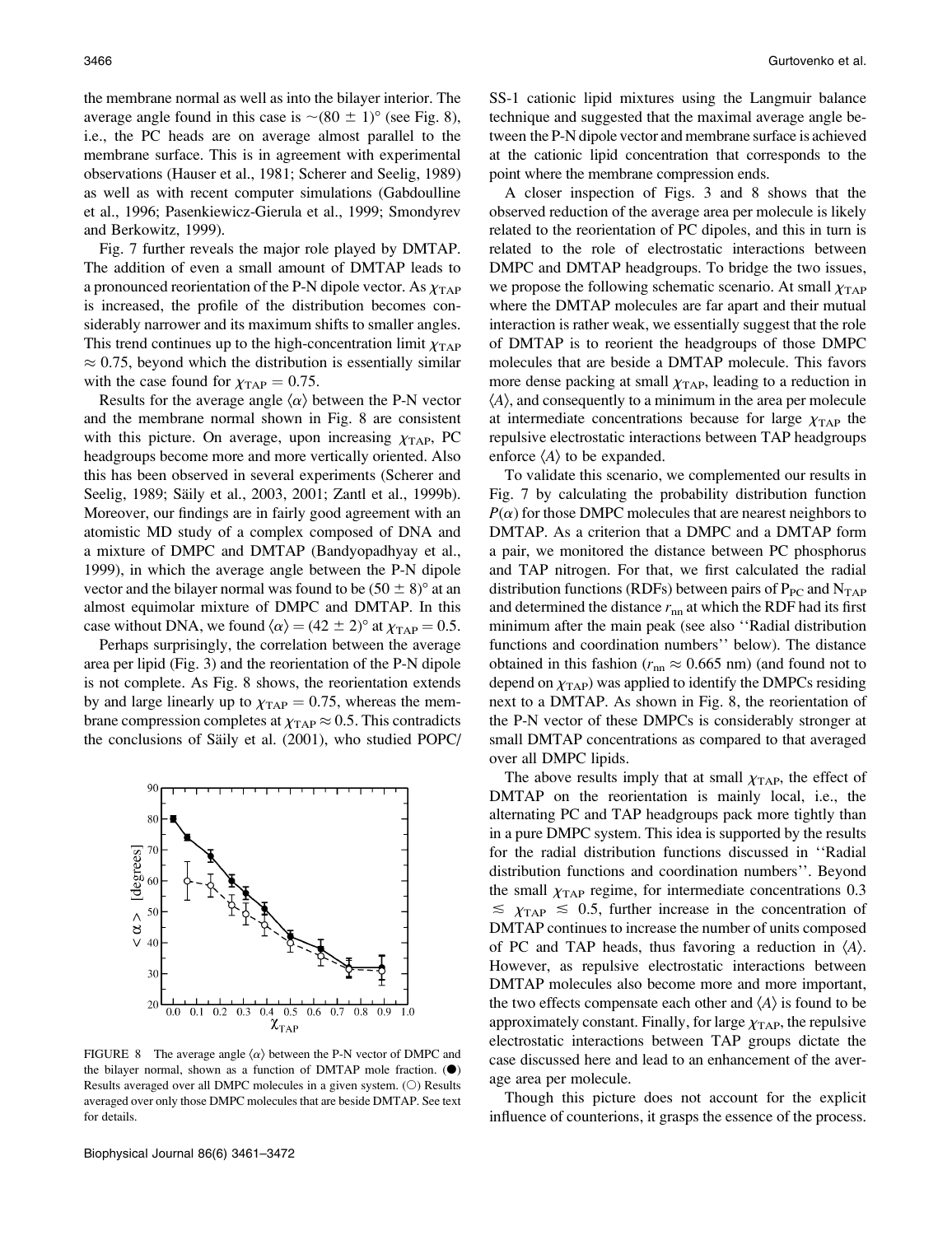The effect of counterions is discussed separately in ''Radial distribution functions and coordination numbers''.

## Density profiles of lipid headgroups and chloride ions

To quantify the locations of charge groups and counterions, we computed the density profiles across the bilayer, separated into the different constituents of the system. The positions of all atoms in the system were determined with respect to the instantaneous center of mass position of the bilayer, exploiting mirror symmetry such that atoms with  $z < 0$  were folded to  $z > 0$  (the bilayer center being at  $z = 0$ ).

Fig. 9 shows the scaled number densities  $\rho_N(z)$  for a few selected cases. Additionally, we note that the essential information is given by the positions of the density maxima depicted in Fig. 10.

At small  $\chi_{TAP}$ , the density maxima of the nitrogen and phosphorus atoms in the DMPC heads almost coincide (see Fig. 9). The density profile of nitrogen in DMPC is nevertheless broader and extends further out of the bilayer plane. For larger  $\chi_{\text{TAP}}$ , the density profiles of phosphorus and nitrogen are distinctly separated, and nitrogen in particular extends rather deeply into the water phase. The TAP group



FIGURE 9 Scaled number densities  $\rho_N(z)$  for three DMPC/DMTAP mixtures with  $\chi_{\text{TAP}} = 0.0$  (top),  $\chi_{\text{TAP}} = 0.5$  (middle), and  $\chi_{\text{TAP}} = 1.0$ (*bottom*). The case  $z = 0$  corresponds to the center of the bilayer.



FIGURE 10 Maxima of the density profiles,  $z_{\text{max}}$ , for phosphorus and nitrogen atoms from the DMPC headgroups, and of the density profile of chloride ions. The maxima are shown for the z coordinate in the direction of the membrane normal, shown as a function of DMTAP molarity. The dashed line marks the position of the membrane-water interface determined from the condition that the densities of water and lipids (in Fig. 9) are equal.

represented by the nitrogen atom, however, is found to be deep in the bilayer. It seems obvious that these two issues are related, i.e., the density profiles of nitrogens in PC and TAP groups are well separated due to the electrostatic repulsion that essentially leads to the reorientation of PC headgroups. These results are hence consistent with those in the prior section and reflect the dependence of DMPC headgroup orientation on  $\chi_{\text{TAP}}$ .

Interestingly, although being attracted by the DMTAP headgroups, the chloride anions cannot penetrate the outer boundary of the bilayer formed by the DMPC choline groups. This is in a sense to be expected since the DMPC headgroup is longer than the TAP group and thus extends further outward from the bilayer. There is thus a significant amount of shielding of the chloride ions in the presence of DMPC. Only for an almost pure DMTAP bilayer the chloride ions are located in the vicinity of the TAP headgroups.

## Charge density, electrostatic potential, and orientation of water

The charge distribution shown in Fig. 11 was calculated in the same fashion as the density profiles. The results are clearly reminiscent of the density profiles in Fig. 9 and demonstrate the competition between charged PC and TAP groups, Cl anions, and water. The role of the TAP group is prominent.

From the charge densities, we also computed the electrostatic potential across the bilayer. The results are shown in Fig. 12, where the potential at the center of the bilayer has been set to zero. For a pure DMPC bilayer we obtain  $-0.578$ V, which is in agreement with previous MD simulation studies (Chiu et al., 1995; Gabdoulline et al., 1996; Smondyrev and Berkowitz, 1999). Experimental data for phospholipid membranes ranges from  $-0.2$  V to  $-0.6$  V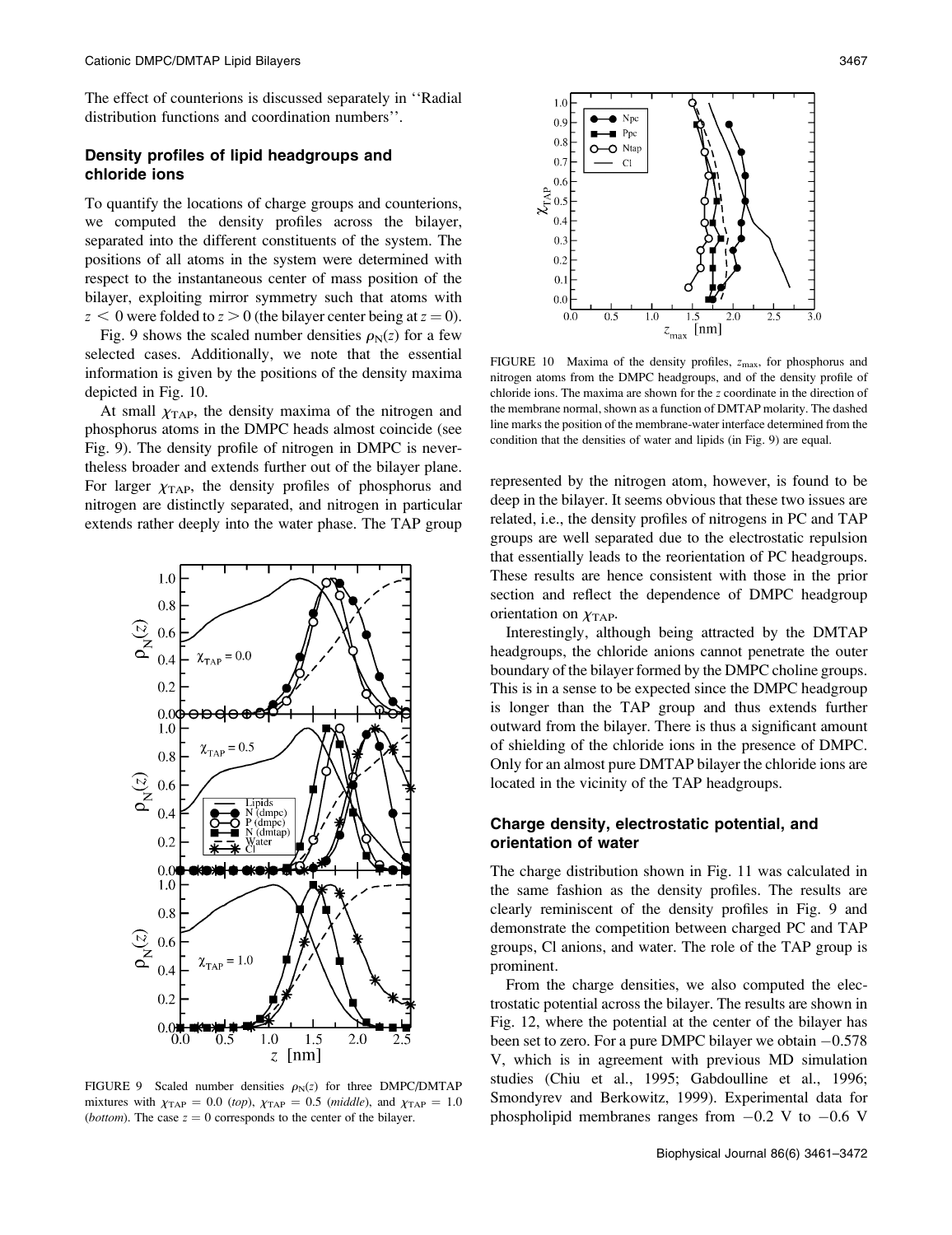

FIGURE 11 Charge densities  $\rho(z)$  across a single leaflet for  $\chi_{TAP}$  equal to 0.0 (top), 0.5 (middle), and 1.0 (bottom). The case  $z = 0$  corresponds to the center of the bilayer. Charge densities are shown as solid lines. In addition, the componentwise contributions due to DMPC  $(①)$ , DMTAP  $(①)$ , water (dashed line), and chloride ions (\*) are displayed. To reduce the noise in the data, the charge densities shown here were first fitted to splines (Thijsse et al., 1998). The error bars are of the same size as the symbols.

(Clarke, 2001; Flewelling and Hubbel, 1986; Gawrisch et al., 1992; Hladky and Haydon, 1973; Pickard and Benz, 1978).

The charge of the DMTAP headgroup is mainly compensated by, depending on the value of  $\chi_{\text{TAP}}$ , chloride ions or DMPC phosphate groups. Most of the electrostatic potential across the bilayer thus is not due to the DMTAP itself but rather due to the reorientation of the DMPC



FIGURE 12 Electrostatic potential V(z) across cationic bilayers at different DMTAP mole fractions.

Biophysical Journal 86(6) 3461–3472

headgroups. A clear indication of this is that the potential build-up saturates at  $\chi_{\text{TAP}} \simeq 0.75$ , i.e., at the same value at which the distribution of headgroup orientation saturates (see Fig. 8). The total potential of the bilayer increases with increasing DMTAP concentration, with a difference of 0.6 V between pure DMPC and pure DMTAP. This increase agrees well with the experimental data on cationic POPC/SS-1 monolayers (Säily et al., 2001), and the authors offer the same explanation for their observations.

Many of the conclusions drawn from the charge density already follow from the number densities presented in the prior section, since for charged particles number density and charge density are trivially related. Water, however, has an additional internal degree of freedom, and a quick discussion of the orientation of the water molecules seems appropriate. As seen from Fig. 13, the average direction of the water dipoles in the membrane-water interface region is inverted for  $\chi_{\text{TAP}} = 0.5 \rightarrow \chi_{\text{TAP}} = 1.0$ . This is closely related with the familiar ''hump'' close to the interface, which is due to a subtle imbalance between the orientation of the water molecules and lipid headgroups (Chiu et al., 1995). At higher DMTAP concentrations, this ''hump'' disappears. A related issue concerns the pure DMTAP bilayer, in which case the density profile of water penetrates rather deep into the membrane (see Fig. 9), extending up to the interface region between the polar TAP group and the hydrophobic core. This is in accord with the interpretation of Fourier transform infrared spectroscopic measurements by Lewis et al. (2001).

## Radial distribution functions and coordination numbers

To characterize the structure of the membrane-water interface region in more detail, we computed various RDFs among the atoms in the headgroups, Cl, and the oxygens. Here we briefly discuss the most relevant results.



FIGURE 13 Projection of the water dipole unit vector  $\vec{\mu}(z)$  onto the interfacial normal  $\vec{n}$ , yielding  $P(z) \equiv \langle \vec{\mu}(z) \cdot \vec{n} \rangle = \langle \cos \phi \rangle$ . Here,  $z = 0$ corresponds to the center of the bilayer, and the bilayer normal  $\vec{n}$  is chosen to point away from the bilayer center.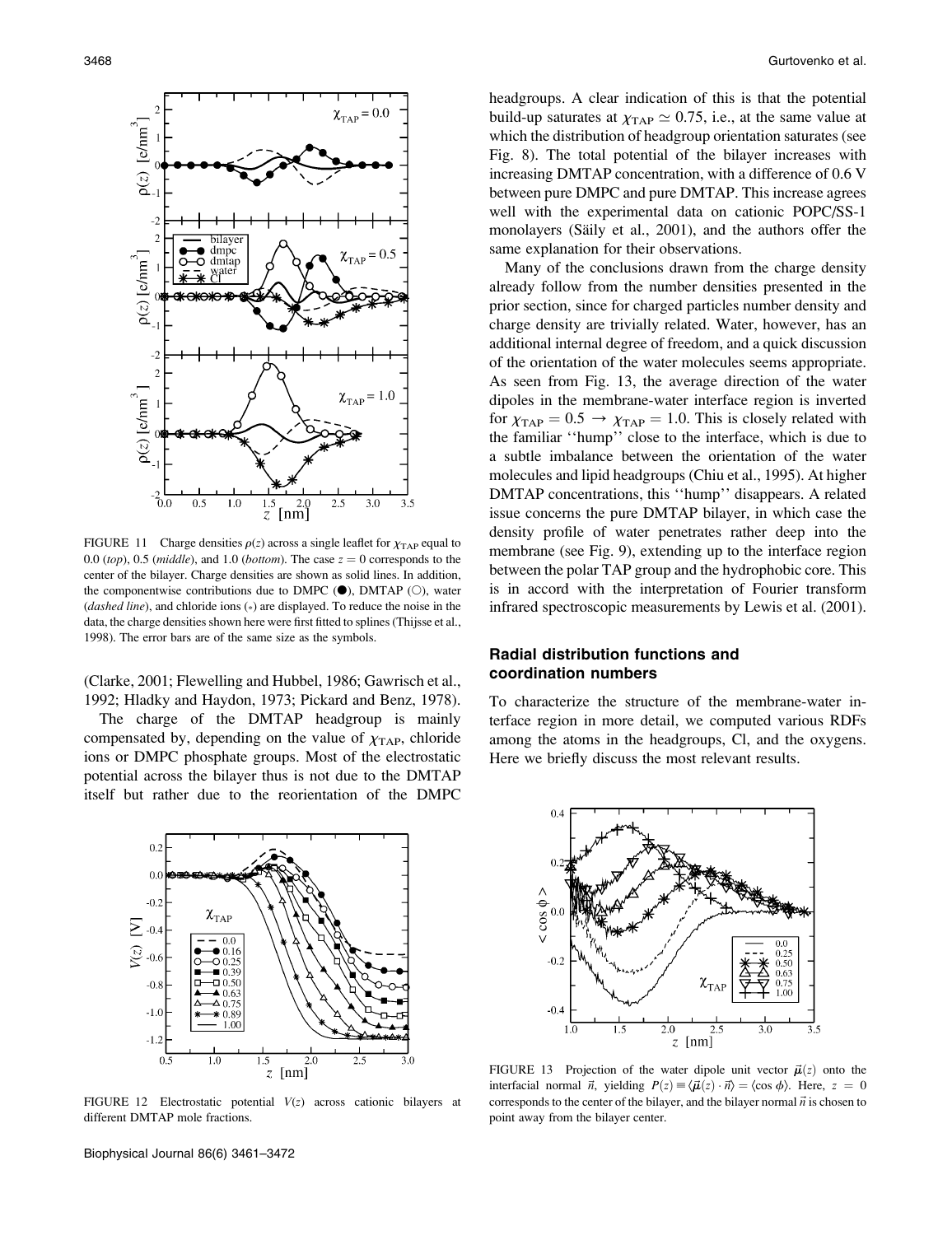The RDFs between the center of mass positions indicated that the leading (main) peak for DMPC-DMPC and DMTAP-DMTAP pairs was rather broad and at  $\sim$ 1.0 nm (data not shown). For DMPC-DMTAP pairs, however, the main peak of the RDF was much closer, at  $\sim 0.7$  nm. This supports the conclusion made in ''Orientation of phosphatidylcholine headgroups'', i.e., DMPC and DMTAP form units that allow more dense packing than in a pure DMPC bilayer.

The  $N_{PC}-N_{PC}$  and  $N_{TAP}-N_{TAP}$  pairs were found to be rather far apart, the position of their main peak being at  $\sim$ 0.83 nm, whereas the N<sub>PC</sub>-N<sub>TAP</sub> pair was slightly closer (0.8 nm). The positions of the main peaks did not depend on  $\chi_{\text{TAP}}$ . As for the RDFs of the phosphorus atoms in the PC headgroups, its main peak with respect to  $N_{PC}$  and  $N_{TAP}$  was found to be at a much closer distance, at 0.465 nm for  $N_{\text{PC}}$ and 0.485 nm for  $N_{TAP}$ . Again, the positions of these peaks did not depend on the DMTAP concentration.

We also calculated the coordination numbers for the phosphorus and nitrogen atoms at different DMTAP concentrations. These are shown in Fig. 14  $(top)$ . It turns out that in the range from  $\chi_{\text{TAP}} = 0$  to 0.75, the PC nitrogens are to an increasing extent being replaced by  $N_{TAP}$  in the vicinity of P. This has twofold consequences: First, the electrostatic attraction between  $N^+$  (TAP) and P<sup>-</sup> (PC) enhances the compression of the bilayer for  $0.0 < \chi_{TAP} \leq 0.5$  (see Fig.



FIGURE 14 (Top) Coordination numbers  $N_C$  of DMPC phosphorus with DMPC nitrogen (solid line with solid circles) and with DMTAP nitrogen (dashed line with open circles) plotted versus  $\chi_{\text{TAP}}$ . (Bottom) Coordination numbers  $N_C$  of DMPC nitrogen (solid line with solid circles) and DMTAP nitrogen (dashed line with open circles) with Cl ions.

3). Second, the decreasing coordination number for  $P-N_{PC}$ with  $\chi_{\text{TAP}}$  supports the view that the DMPC nitrogens are pushed toward water, thereby PC headgroups are reoriented to a more vertical alignment with respect to the membrane plane (Fig. 8).

We conclude this section with a discussion of the location of chloride counterions. The positions of the main peaks of the RDFs for both types of nitrogens (in PC and TAP groups) with respect to Cl ions are identical,  $\sim 0.475$  nm, and do not depend on  $\chi_{\text{TAP}}$  (data not shown). In Fig. 14 (bottom), we plot the coordination numbers of chlorides in the vicinity of both types of nitrogens as a function of DMTAP concentration. The figure confirms that Cl ions are preferentially bound to PC nitrogens rather than to  $N_{\text{TAP}}$ . This holds up to a DMTAP mole fraction of  $\sim$  0.75. The explanation for this is straightforward: as  $\chi_{\text{TAP}}$  increases, the PC headgroups become more and more vertically oriented with respect to the bilayer plane. This, in turn, makes PC nitrogens more easily accessible for the Cl ions. In contrast, small TAP heads are located much deeper in the membrane surface region than the PC heads and therefore are able to attract fewer chlorides regardless of the fact that TAP heads carry a net positive charge. Interestingly, when the reorientation of PC heads is accomplished (at  $\chi_{\text{TAP}} \approx 0.75$ ), the coordination number for  $N_{\text{PC}}$ -Cl pairs seems to saturate (see Fig. 14, *bottom*).

#### SUMMARY AND CONCLUSIONS

Drug delivery and gene therapy have attracted substantial interest due to their importance in treating human diseases. As far as experimental work is concerned, particular attention has been paid to nonviral delivery vectors such as cationic liposomes characterized by a number of desired properties such as high efficiency and lack of toxicity. Consequently, it is surprising how little is known about the atomic-level details of cationic lipid bilayers. Essentially, this is due to the lack of molecular simulations of these systems, the study by Bandyopadhyay et al. (1999) being the only exception, to the authors' knowledge, in this regard.

As a first step toward a detailed understanding of cationic membrane-DNA complexes on an atomic level, we have employed extensive molecular dynamics simulations of lipid bilayer mixtures composed of cationic DMTAP and neutral (zwitterionic) DMPC. Such binary DMPC/DMTAP mixtures have been studied widely through experiments, and have been shown to form stable complexes with DNA (Artzner et al., 1998; Pohle et al., 2000; Zantl et al., 1999a,b). In this work, we have focused on the influence of the composition of the cationic bilayer on its structural and electrostatic properties. For this purpose, we studied numerous DMPC/DMTAP mixtures in the liquid-crystalline phase by varying the mole fraction of DMTAP,  $\chi_{\text{TAP}}$ , from the pure DMPC to the pure DMTAP bilayer.

We have found that the properties of the DMPC/DMTAP bilayer mixture are largely dominated by the electrostatic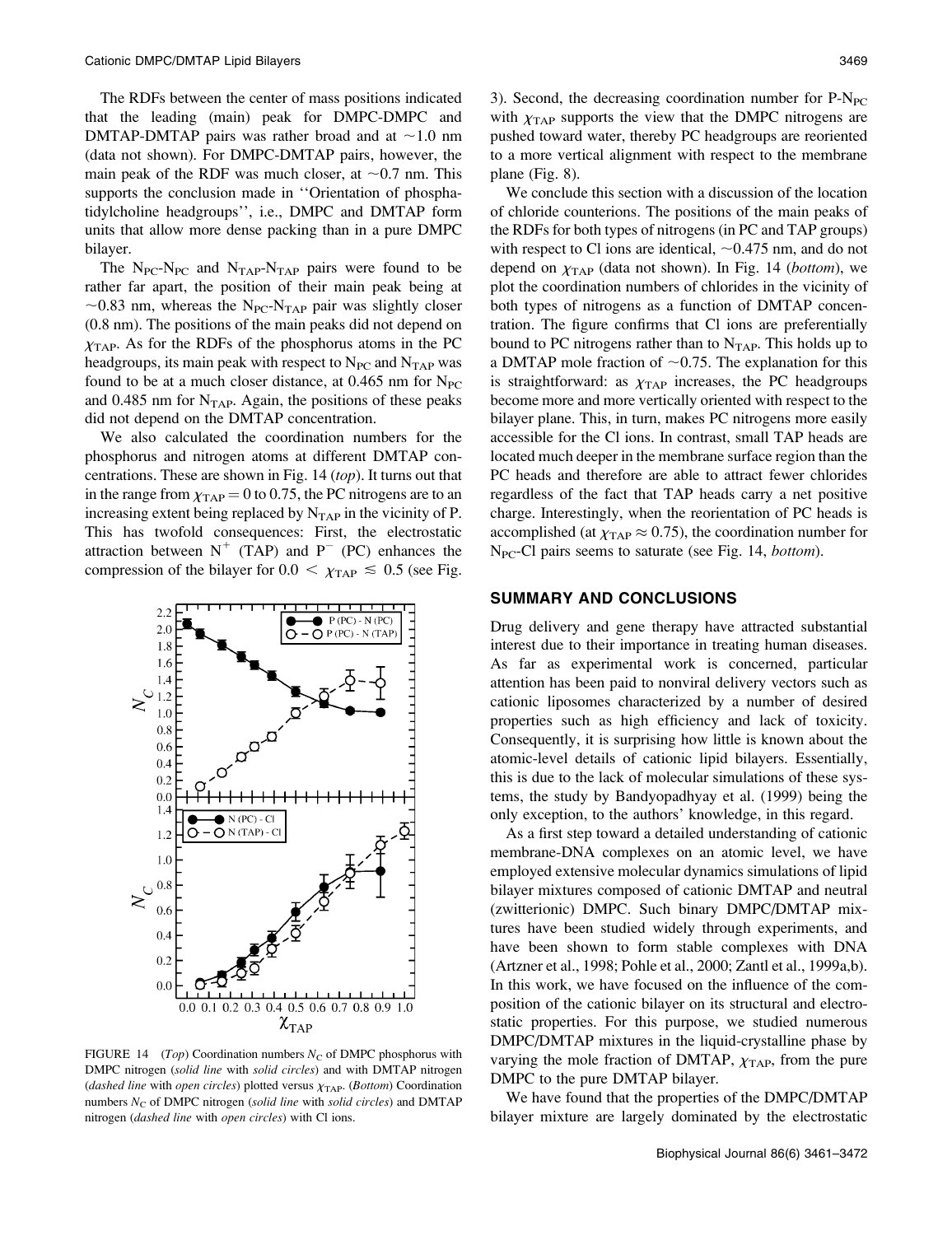properties of the headgroup region around the membranewater interface. Most notably, our results indicate that there is a strong interplay between the PC and TAP groups together with the Cl counterions that concentrate in the vicinity of the bilayer-water interface.

The interplay between the PC and TAP groups leads to a number of intriguing observations. The key factor here is the reorientation of PC groups due to an introduction of DMTAP in the bilayer. The reorientation of the PC headgroups arises from electrostatic interactions that lead phosphate and choline groups to rearrange their positions with respect to the cationic TAP. This effect is enhanced as  $\chi_{\text{TAP}}$  is increased, and extends up to large molar fractions of approximately  $\chi_{\rm TAP}$  $= 0.75$ . Beyond this limit, a further increase of DMTAP concentration has no additional effect on the orientation of PC headgroups. Interestingly, at small  $\chi_{\text{TAP}}$  the effect of the reorientation is of local nature, i.e., the P-N dipoles of DMPCs beside DMTAP molecules reorient considerably.

At small molar fractions of DMTAP, the reorientation of PC dipoles leads to considerable compression of the bilayer, as alternating PC and TAP groups are able to pack more tightly than in a pure DMPC bilayer. The minimum of the area per lipid at  $\chi_{\text{TAP}} \approx 0.5$  is  $\sim 12\%$  smaller than in the pure DMPC bilayer. A further increase of  $\chi_{\text{TAP}}$  leads to major expansion of the bilayer. This is essentially due to an increasing number of neighboring TAP groups whose cationic nature leads to repulsive electrostatic interactions that do not favor close packing. As expected, the ordering of acyl chains closely follows the change in the area per lipid. When these results are summarized, the view of the average area per lipid coupled to the reorientation of the headgroups can be summarized schematically as in Fig. 15.



FIGURE 15 A proposed schematic picture of the observed change in the area per lipid versus  $\chi_{\text{TAP}}$ . Only headgroups of the lipids are shown here, and water (not shown) is above the headgroups.

A problem commonly encountered in MD simulations of lipid bilayers is insufficient mixing of the different lipid components due to the limited length of the simulations. In this work, we found that the lateral diffusion coefficient was  $\sim$ 1.4  $\times$  10<sup>-7</sup> cm<sup>2</sup>/s, leading to a diffusion length of  $\sim$ 1.15 nm during a simulation of 22 ns. This is  $\sim$ 1.5 times the diameter of a single lipid in the plane of the membrane, thus indicating that the lipid molecules in this study do mix rather well. In more general terms, dynamic properties of cationic lipid bilayers are of great importance on their own. However, such properties are beyond the scope of this work and will be discussed elsewhere.

In view of future studies of DNA-membrane systems, it is important to pay attention to the influence of DMTAP on the electrostatic properties of the membrane, including the increase in the electrostatic potential across the bilayer and the ordering of water in the vicinity of the membrane-water interface. Another often ignored aspect of electrostatics is that the ionic buffer liquids may affect membranes significantly (Böckmann et al., 2003).

Perhaps the most significant observation in this study is the spatial rearrangement of PC and TAP headgroups, which is expected to play a significant role in the condensation of DNA onto the membrane surface. The cationic TAP and choline groups then play a key role as the anionic phosphate groups of DNA come into contact with the membrane. Although this study clarifies some of the underlying questions related to binary mixtures of cationic and neutral (zwitterionic) lipid membranes, further atomic-level studies are essential to resolve other important issues related to DNA-membrane systems, such as the influence of salt and its screening effects, and the stability and interface properties under those conditions. Work in this direction is under way.

We thank M. T. Hyvönen, P. Niemelä, P. K. J. Kinnunen, P. Somerharju, and X. Periole for fruitful discussions. We also thank the Finnish IT Center for Science (CSC) and the HorseShoe (DCSC) supercluster computing facility at the University of Southern Denmark for computer resources.

This work has been supported by the Academy of Finland Grant Nos. 202598 (A.G.), 54113 (M.K.), and 80246 (I.V.); the Academy of Finland through its Center of Excellence Program (A.G. and I.V.); and by the European Union through the Marie Curie fellowship HPMF-CT-2002- 01794 (M.P.).

## **REFERENCES**

Anderson, W. F. 1998. Human gene therapy. Nature. 392(Suppl.):25–30.

- Anézo, C., A. H. de Vries, H. D. Höltje, D. P. Tieleman, and S. J. Marrink. 2003. Methodological issues in lipid bilayer simulations. J. Phys. Chem. B. 107:9424–9433.
- Artzner, F., R. Zantl, G. Rapp, and J. O. Rädler. 1998. Observation of a rectangular columnar phase in condensed lamellar cationic lipid-DNA complexes. Phys. Rev. Lett. 81:5015–5018.
- Astafieva, I., I. Maksimova, E. Lukanidin, V. Alakhov, and A. Kabanov. 1996. Enhancement of the polycation-mediated DNA uptake and cell transfection with pluronic P85 block copolymer. FEBS Lett. 389:278– 280.
- Bandyopadhyay, S., M. Tarek, and M. L. Klein. 1999. Molecular dynamics study of a lipid-DNA complex. J. Phys. Chem. B. 103:10075–10080.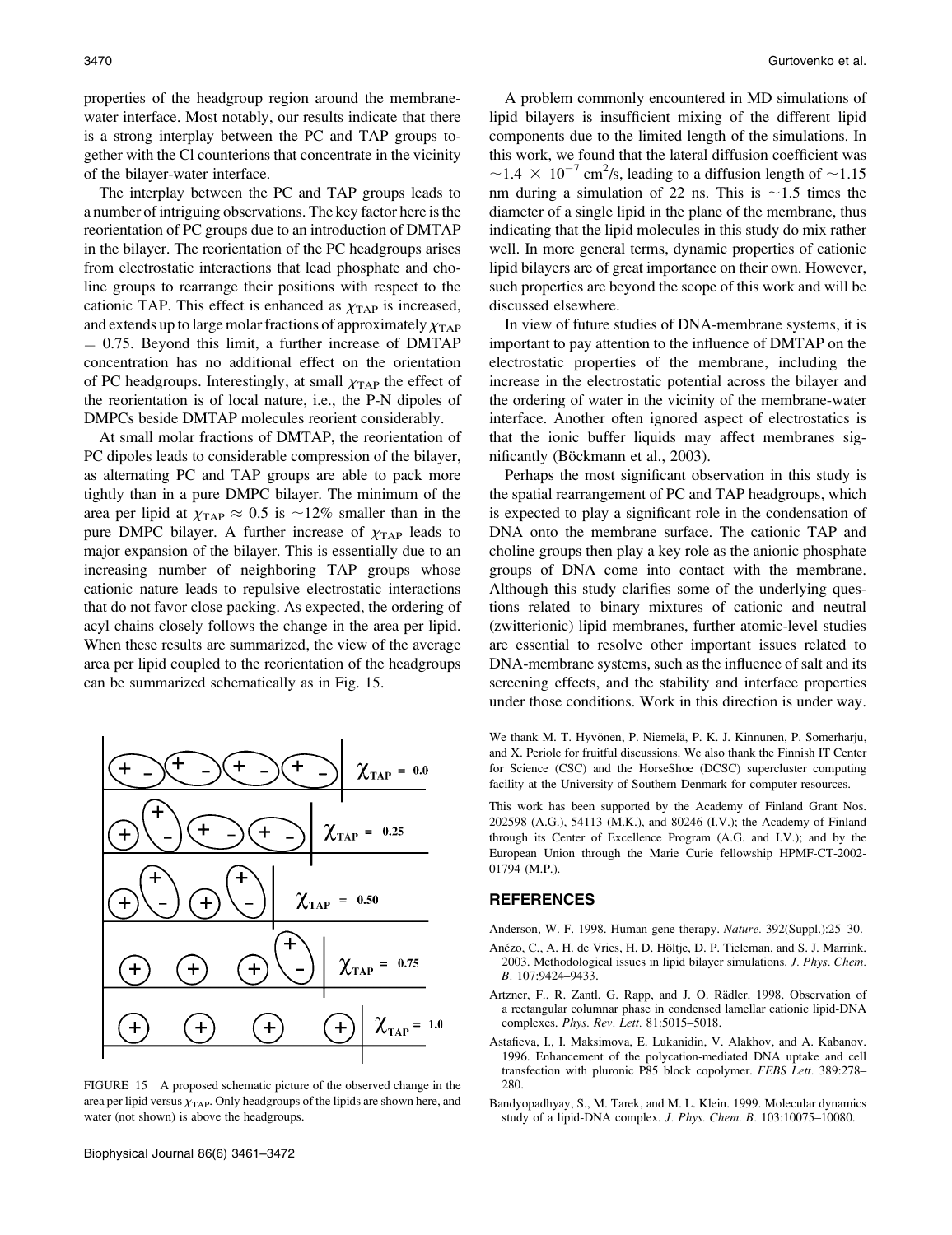- Berendsen, H. J. C., J. P. M. Postma, W. F. van Gunsteren, A. DiNola, and J. R. Haak. 1984. Molecular dynamics with coupling to an external bath. J. Chem. Phys. 81:3684–3690.
- Berendsen, H. J. C., J. P. M. Postma, W. F. van Gunsteren, and J. Hermans. 1981. Interaction models for water in relation to protein hydration. In Intermolecular Forces. B. Pullman, editor. Reidel, Dordrecht, The Netherlands. 331–342.
- Berendsen, H. J. C., D. van der Spoel, and R. van Drunen. 1995. GROMACS: a message-passing parallel molecular dynamics implementation. Comp. Phys. Comm. 91:43–56.
- Berger, O., O. Edholm, and F. Jahnig. 1997. Molecular dynamics simulations of a fluid bilayer of dipalmitoylphosphatidylcholine at full hydration, constant pressure, and constant temperature. Biophys. J. 72: 2002–2013.
- Böckmann, R. A., A. Hac, T. Heimburg, and H. Grubmüller. 2003. Effect of sodium chloride on a lipid bilayer. Biophys. J. 85:1647–1655.
- Cevc, G., and D. Marsh. 1987. Phospholipid Bilayers: Physical Principles and Models. John Wiley & Sons, New York.
- Chiu, S. W., M. Clark, V. Balaji, S. Subramaniam, H. L. Scott, and E. Jacobsson. 1995. Incorporation of surface tension into molecular dynamics simulation of an interface: a fluid phase lipid bilayer membrane. Biophys. J. 69:1230–1245.
- Clarke, R. J. 2001. The dipole potential of phospholipid membranes and methods for its detection. Adv. Colloid Interface Sci. 89:263–281.
- Costigan, S. C., P. J. Booth, and R. H. Templer. 2000. Estimations of lipid bilayer geometry in fluid lamellar phases. Biochim. Biophys. Acta. 1468:41–54.
- Darden, T., D. York, and L. Pedersen. 1993. Particle mesh Ewald: an N log(N) method for Ewald sums in large systems. J. Chem. Phys. 98:10089–10092.
- de Gennes, P.-G. 1999. Problems of DNA entry into a cell. Physica A. 274:1–7.
- Feller, S. E. 2000. Molecular dynamics simulations of lipid bilayers. Curr. Opin. Coll. Interface Sci. 5:217–223.
- Fischer, D., T. Bieber, Y. Li, H. Elsasser, and T. Kissel. 1999. A novel nonviral vector for DNA delivery based on low molecular weight, branched polyethylenimine: effect of molecular weight on transfection efficiency and cytotoxicity. Pharm. Res. 16:1273–1279.
- Flewelling, R. F., and W. L. Hubbel. 1986. The membrane dipole potential in a total membrane potential model. Biophys. J. 49:541–552.
- Gabdoulline, R. R., G. Vanderkooi, and C. Zheng. 1996. Comparison of the structures of dimyristoylphosphatidylcholine in the presence and absence of cholesterol by molecular dynamics simulations. J. Phys. Chem. 100:15942–15946.
- Gao, X., and L. Huang. 1996. Potentiation of cationic liposome-mediated gene delivery by polycations. Biochemistry. 35:1027-1036.
- Gawrisch, K., D. Ruston, J. Zimmerberg, V. A. Parsegian, R. P. Rand, and N. Fuller. 1992. Membrane dipole potentials, hydration forces, and the ordering of water at membrane surface. Biophys. J. 61:1213–1223.
- Hauser, H., I. Pascher, R. H. Pearson, and S. Sundell. 1981. Preferred conformation and molecular packing of phosphatidylethanolamine and phosphatidylcholine. Biochim. Biophys. Acta. 650:21–51.
- Hess, B., H. Bekker, H. J. C. Berendsen, and J. G. E. M. Fraaije. 1997. LINCS: a linear constraint solver for molecular simulations. J. Comput. Chem. 18:1463–1472.
- Hladky, S. B., and D. A. Haydon. 1973. Membrane conductance and surface potential. Biochim. Biophys. Acta. 318:464–468.
- Hofsäss, C., E. Lindahl, and O. Edholm. 2003. Molecular dynamics simulations of phospholipid bilayers with cholesterol. Biophys. J. 84:2192–2206.
- Jorgensen, W., and J. Tirado-Rives. 1988. The OPLS potential functions for proteins. energy minimizations for crystals of cyclic peptides and crambin. J. Am. Chem. Soc. 110:1657–1666.
- Kukowska-Latallo, J. F., A. U. Bielinska, J. Johnson, R. Spindler, D. A. Tomalia, and J. Baker. 1996. Efficient transfer of genetic material into

mammalian cells using starburst polyamidoamine dendrimers. Proc. Natl. Acad. Sci. USA. 93:4897–4902.

- Langer, R. 1998. Drug delivery and targeting. Nature. 392(Suppl.):5–10.
- Lewis, R. N. A. H., S. Tristram-Nagle, J. F. Nagle, and R. N. McElhaney. 2001. The thermodynamic phase behavior of cationic lipids: calorimetric, infrared spectroscopic and X-ray diffraction studies of lipid bilayer membranes composed of 1,2-di-O-myristoyl-3-N,N,N-trimethylaminopropane (DM-TAP). Biochim. Biophys. Acta. 1510:70–82.
- Lindahl, E., and O. Edholm. 2000. Mesoscopic undulations and thickness fluctuations in lipid bilayers from molecular dynamics simulations. Biophys. J. 79:426–433.
- Lindahl, E., B. Hess, and D. van der Spoel. 2001. GROMACS 3.0: A package for molecular simulation and trajectory analysis. J. Mol. Model. 7:306–317.
- Mashl, R. J., H. L. Scott, S. Subramaniam, and E. Jakobsson. 2001. Molecular simulation of dioleoylphosphatidylcholine lipid bilayers at differing levels of hydration. Biophys. J. 81:3005–3015.
- Miyamoto, S., and P. A. Kollman. 1992. SETTLE: an analytical version of the SHAKE and RATTLE algorithms for rigid water models. J. Comput. Chem. 13:952–962.
- Mönkkönen, J., and A. Urtti. 1998. Lipid fusion in oligonucleotide and gene delivery with cationic lipids. Adv. Drug Deliv. Rev. 34:37–49.
- Nagle, J. F., and S. Tristram-Nagle. 2000. Structure of lipid bilayers. Biochim. Biophys. Acta. 1469:159–195.
- Nagle, J. F., and M. C. Wiener. 1988. Structure of lipid bilayers. Biochim. Biophys. Acta. 942:1–10.
- Nagle, J. F., R. Zhang, S. Tristram-Nagle, W. Sun, H. I. Petrache, and R. M. Suter. 1996. X-ray structure determination of fully hydrated  $L_{\alpha}$  phase dipalmitoylphosphatidylcholine bilayers. Biophys. J. 70:1419–1431.
- Pasenkiewicz-Gierula, M., Y. Takaoka, H. Miyagawa, K. Kitamura, and A. Kusumi. 1999. Charge pairing of headgroups in phosphatidylcholine membranes: a molecular dynamics simulation study. Biophys. J. 76: 1228–1240.
- Patra, M., and M. Karttunen. 2004. Systematic comparison of force fields for microscopic simulations of NaCl in aqueous solutions: Diffusion, free energy of hydration and structural properties. J. Comput. Chem. 25:678– 689.
- Patra, M., M. Karttunen, M. T. Hyvönen, E. Falck, P. Lindqvist, and I. Vattulainen. 2003. Molecular dynamics simulations of lipid bilayers: major artifacts due to truncating electrostatic interactions. Biophys. J. 84:3636–3645.
- Petrache, H. I., S. W. Dodd, and M. F. Brown. 2000. Area per lipid and acyl length distributions in fluid phosphatidylcholines determined by  $2H$ NMR spectroscopy. Biophys. J. 79:3172–3192.
- Pickard, A. D., and R. Benz. 1978. Transport of oppositely charged lipophilic probe ions in lipid bilayer membranes having various structures. J. Membr. Biol. 44:353–376.
- Pitard, B., O. Aguerre, M. Airiau, A. M. Lachages, T. Boukhnikachvili, G. Byk, C. Dubertret, C. Herviou, D. Scherman, J. F. Mayaux, and J. Crouzet. 1997. Virus-sized self-assembling lamellar complexes between plasmid DNA and cationic micelles promote gene transfer. Proc. Natl. Acad. Sci. USA. 94:14412–14417.
- Pohle, W., C. Selle, D. R. Gauger, R. Zantl, F. Artzner, and J. O. Rädler. 2000. FTIR spectroscopic characterization of a cationic lipid-DNA complex and its components. Phys. Chem. Chem. Phys. 2:4642–4650.
- Róg, T., and M. Pasenkiewicz-Gierula. 2001. Cholesterol effects on the phosphatidylcholine bilayer nonpolar region: a molecular simulation study. Biophys. J. 81:2190–2202.
- Ryckaert, J. P., and A. Bellemans. 1975. Molecular dynamics of liquid n-butane near its boiling point. Chem. Phys. Lett. 30:123–125.
- Ryckaert, J. P., and A. Bellemans. 1978. Molecular dynamics of liquid alkanes. Chem. Phys. Lett. 66:95–106.
- Saiz, L., S. Bandyopadhyay, and M. L. Klein. 2002. Towards an understanding of complex biological membranes from atomistic molecular dynamics simulations. *Biosci. Rep.* 22:151-173.